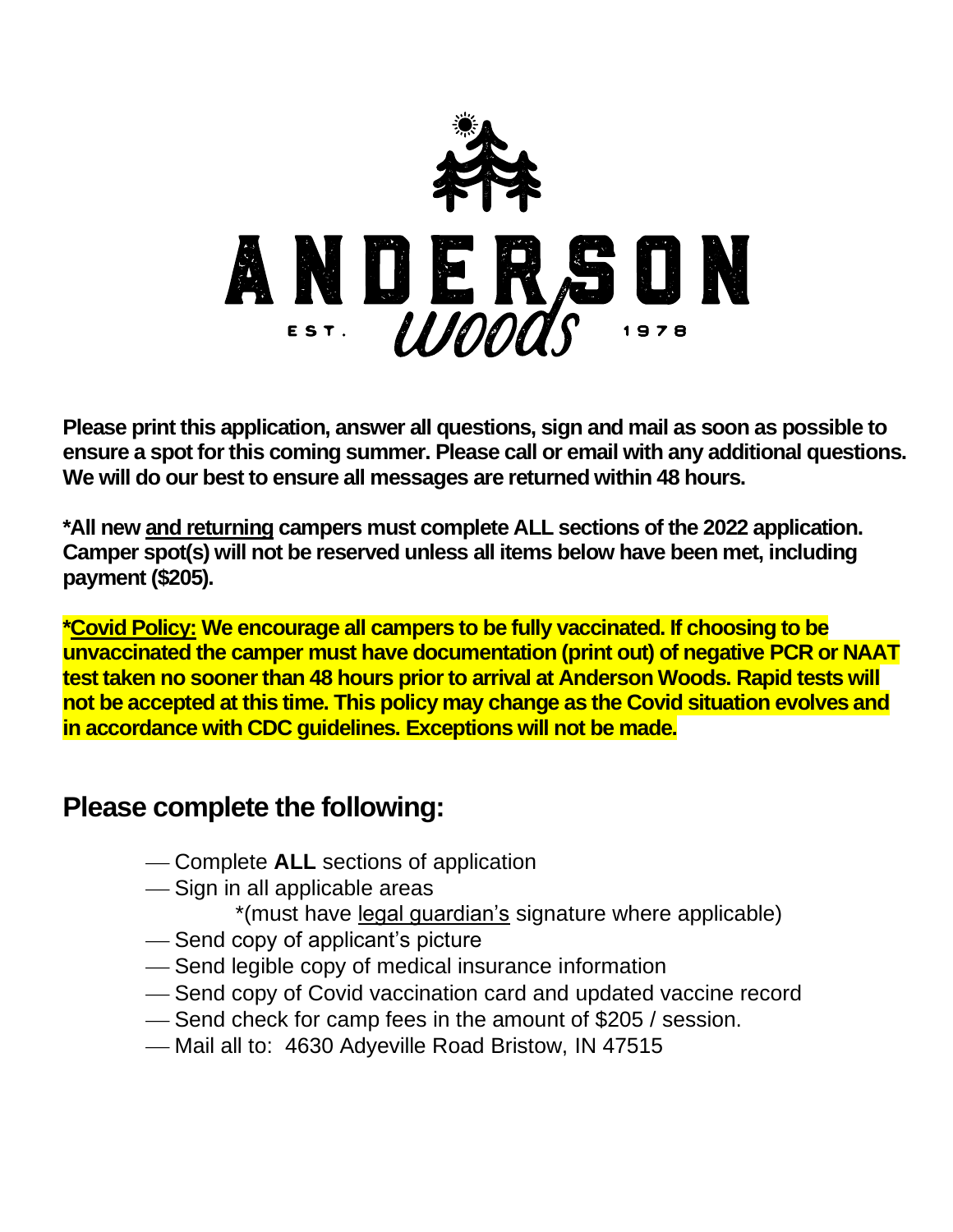

# **MAIL APPLICATION TO:**  ANDERSON WOODS SUMMER CAMP

**4630 Adyeville Road, Bristow, IN 47515 (812) 639-1079 andersonwoods@psci.net**

**All important information regarding camper's health and well-being should be on or included with this application. Please DO NOT rely on verbal instructions at the time of registration to communicate important information about the camper. Please complete all information.**

Date of completion:  $\frac{1}{2}$ 

# **CAMPER INFORMATION**

|                                                                             | This address is only used for mailing correspondence; please provide the address to which all mail should be sent.                                                                                           |           |
|-----------------------------------------------------------------------------|--------------------------------------------------------------------------------------------------------------------------------------------------------------------------------------------------------------|-----------|
|                                                                             |                                                                                                                                                                                                              |           |
|                                                                             |                                                                                                                                                                                                              |           |
|                                                                             | Home phone: ( <u>___) ____________________</u> Work phone: ( ___) _____________________ Cell phone: ( ___)                                                                                                   |           |
|                                                                             | Address of camper's residence:<br>If different from above address. Otherwise, please indicate "same."                                                                                                        |           |
|                                                                             |                                                                                                                                                                                                              |           |
|                                                                             |                                                                                                                                                                                                              |           |
|                                                                             |                                                                                                                                                                                                              |           |
|                                                                             | Phone #s: Home ( ) ______________Cell: ( ___ ) ________________Work: ( ___ ) _______________________<br>Name of individual(s) that camper may be release to upon leaving camp: _____________________________ |           |
| (If unavailable at this time, please advise our Camp Director at check-in.) |                                                                                                                                                                                                              |           |
| Is this the applicant's first time at Anderson Woods? Yes____ No_____       | If yes, has the applicant ever been apart from his or her family overnight? Yes_____ No____<br>Are problems with homesickness anticipated? No____ Yes____ Suggestions to ease the transition:_______         |           |
|                                                                             | If applicant has a preference for attending the same session as another camper, please state the name of the                                                                                                 |           |
|                                                                             | If camper is male, is he willing to accept help from female staff for personal needs? Yes_                                                                                                                   | <b>No</b> |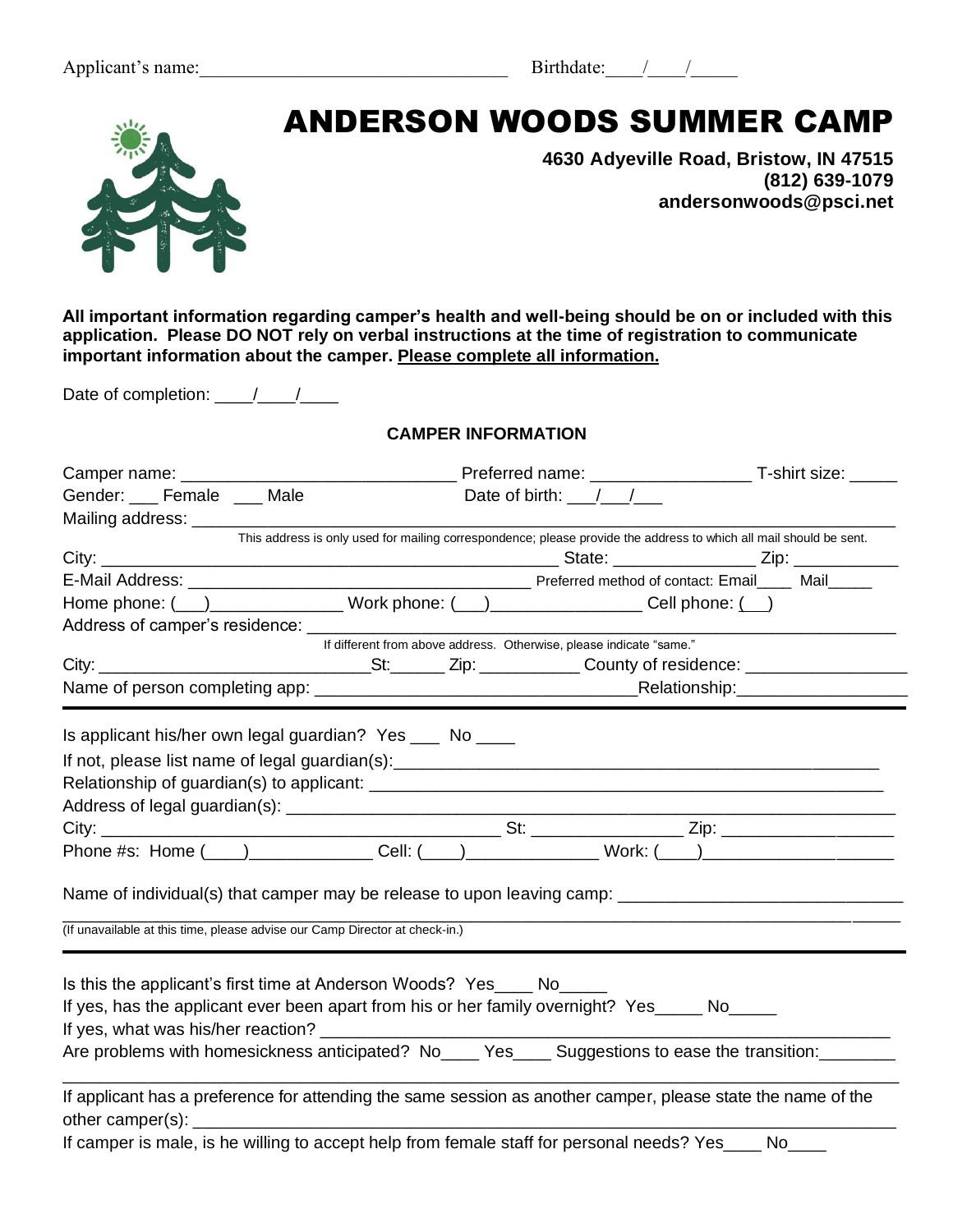# **MEDICAL INFORMATION**

| Physician's name:                                     | Phone:              |     |
|-------------------------------------------------------|---------------------|-----|
| Applicant's height:                                   | Applicant's weight: | lbs |
| Primary diagnosis (medical):                          |                     |     |
| Secondary diagnosis (if any):                         |                     |     |
| Other conditions or concerns (including psychiatric): |                     |     |

| Please check the following:            | Yes No |                                                                                            | <b>Additional</b> |  |  |       |  |
|----------------------------------------|--------|--------------------------------------------------------------------------------------------|-------------------|--|--|-------|--|
| Does the applicant have seizures?      |        | Tonic clonic (Grand mal)____ Non-convulsive (Petit mal)____                                |                   |  |  |       |  |
|                                        |        | Psychomotor ____ Nocturnal____ Mixed____                                                   |                   |  |  |       |  |
|                                        |        | Typical seizure frequency: ____________ Length: _                                          |                   |  |  |       |  |
| Does the applicant have asthma?        |        | If YES, please ensure that applicant brings rescue                                         |                   |  |  |       |  |
|                                        |        | inhaler. This is MANDATORY for camper safety.                                              |                   |  |  |       |  |
| Is applicant diabetic?                 |        | Insulin dependent? Yes   No   Self-administer? Yes No                                      |                   |  |  |       |  |
| Does applicant have any                |        | Type?                                                                                      | Type?             |  |  | Type? |  |
| communicable diseases?                 |        |                                                                                            |                   |  |  |       |  |
| Does applicant have any known          |        |                                                                                            |                   |  |  |       |  |
| drug allergies?                        |        |                                                                                            |                   |  |  |       |  |
|                                        |        |                                                                                            |                   |  |  |       |  |
|                                        |        |                                                                                            |                   |  |  |       |  |
|                                        |        |                                                                                            |                   |  |  |       |  |
| Does applicant have any known          |        | Allergen: Reaction:                                                                        |                   |  |  |       |  |
| environmental allergies?               |        |                                                                                            |                   |  |  |       |  |
| (Please list significant allergies,    |        |                                                                                            |                   |  |  |       |  |
| including foods, insect stings, latex, |        |                                                                                            |                   |  |  |       |  |
| $etc.$ )                               |        |                                                                                            |                   |  |  |       |  |
| Does applicant have an Epi-Pen?        |        | If YES, please ensure that applicant brings to camp!                                       |                   |  |  |       |  |
| Does applicant wear ear tubes?         |        | If YES, please provide ear plugs for showering.                                            |                   |  |  |       |  |
| Diagnosed emotional disability?        |        |                                                                                            |                   |  |  |       |  |
| Recent surgery or hospitalization?     |        |                                                                                            |                   |  |  |       |  |
|                                        |        |                                                                                            |                   |  |  |       |  |
| Does camper smoke?                     |        | We are a non-smoking facility. Leave tobacco<br>products, matches, lighters, etc. at home. |                   |  |  |       |  |

| <b>IMMUNIZATION RECORD:</b> Vaccine records can often be obtained from health department. If<br>information unavailable please provide explanation or we will be contacting you for this. |               |                                                    |               |  |
|-------------------------------------------------------------------------------------------------------------------------------------------------------------------------------------------|---------------|----------------------------------------------------|---------------|--|
| <b>Immunization</b>                                                                                                                                                                       | Date(s) given | <b>Immunization</b>                                | Date(s) given |  |
| Tetanus, Diptheria,<br>Pertussis (e.g., TDaP, Td,<br>DTaP)                                                                                                                                |               | Varicella (chicken pox)<br>(e.g., varicella, MMRV) |               |  |
| <b>Hepatitis A</b>                                                                                                                                                                        |               | <b>Pneumococcal</b><br>(e.g., PCV13, PPSV23)       |               |  |
| <b>Hepatitis B</b>                                                                                                                                                                        |               | Hib                                                |               |  |
| <b>Measles, Mumps, Rubella</b><br>(e.g., MMR, MMRV)                                                                                                                                       |               | Meningococcal<br>(e.g., MenACWY,<br>MPSV4)         |               |  |
| <b>Influenza</b>                                                                                                                                                                          |               | <b>Zoster</b>                                      |               |  |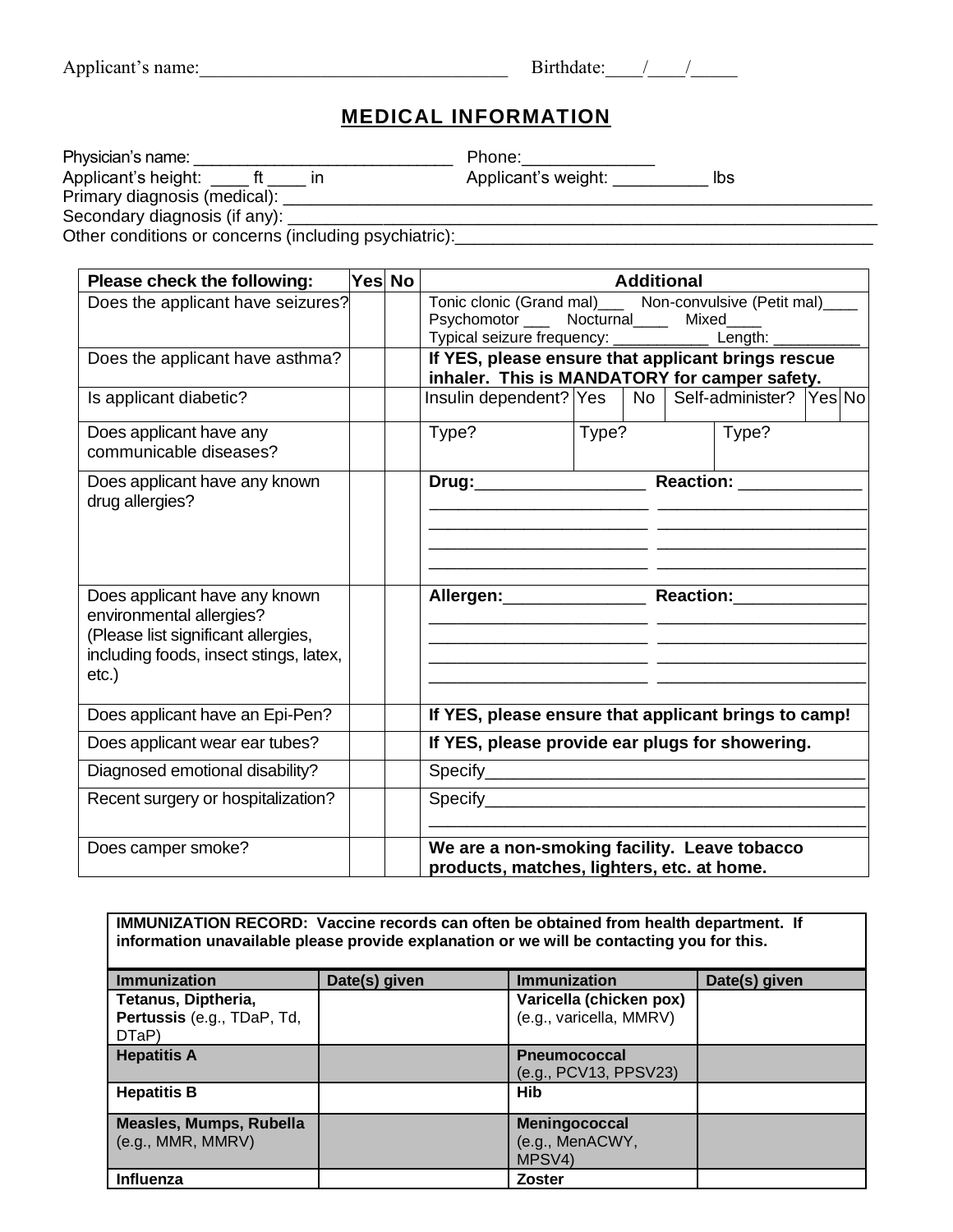| Applicant's name: |
|-------------------|
|-------------------|

# **Emergency Numbers:** Please provide three **reliable** contacts that can be called as needed in order of priority.

| $\mathbf 1$ .    | Phone #:<br>Cell:   | Relationship: |
|------------------|---------------------|---------------|
| $\overline{2}$ . | Phone #:<br>Cell: / | Relationship: |
| 3.               | Phone #:<br>Cell: ( | Relationship: |

| <b>CURRENT MEDICATIONS TO BE TAKEN AT CAMP</b>                                                                                                                   |               |                                                                                                                                                                                                                                  |  |  |
|------------------------------------------------------------------------------------------------------------------------------------------------------------------|---------------|----------------------------------------------------------------------------------------------------------------------------------------------------------------------------------------------------------------------------------|--|--|
| PLEASE ENSURE YOU HAVE THE REQUIRED AMOUNT OF MEDICATION IN CONTAINTER WITH THE<br>CORRECT PHARMACY LABEL WITH THE CAMPER'S NAME AND THE NAME OF THE MEDICATION. |               |                                                                                                                                                                                                                                  |  |  |
|                                                                                                                                                                  |               |                                                                                                                                                                                                                                  |  |  |
| <b>Name of Medication</b>                                                                                                                                        | <b>Dosage</b> | Time(s) given                                                                                                                                                                                                                    |  |  |
|                                                                                                                                                                  |               |                                                                                                                                                                                                                                  |  |  |
|                                                                                                                                                                  |               |                                                                                                                                                                                                                                  |  |  |
|                                                                                                                                                                  |               |                                                                                                                                                                                                                                  |  |  |
|                                                                                                                                                                  |               |                                                                                                                                                                                                                                  |  |  |
|                                                                                                                                                                  |               |                                                                                                                                                                                                                                  |  |  |
|                                                                                                                                                                  |               |                                                                                                                                                                                                                                  |  |  |
|                                                                                                                                                                  |               |                                                                                                                                                                                                                                  |  |  |
|                                                                                                                                                                  |               |                                                                                                                                                                                                                                  |  |  |
|                                                                                                                                                                  |               |                                                                                                                                                                                                                                  |  |  |
|                                                                                                                                                                  |               |                                                                                                                                                                                                                                  |  |  |
|                                                                                                                                                                  |               |                                                                                                                                                                                                                                  |  |  |
|                                                                                                                                                                  |               |                                                                                                                                                                                                                                  |  |  |
|                                                                                                                                                                  |               | *No non-pharmacy daily pill packs will be accepted under any circumstances.                                                                                                                                                      |  |  |
|                                                                                                                                                                  |               |                                                                                                                                                                                                                                  |  |  |
| For administrative use at time of check in. Do not write in this box!                                                                                            |               |                                                                                                                                                                                                                                  |  |  |
|                                                                                                                                                                  |               | I am authorized to communicate the medical needs of the applicant, including dosing regimen for prescribed<br>medications, and the above noted adjustments to the applicant's medications are current and correct to the best of |  |  |

my knowledge and belief.

**Signature of representative:**\_\_\_\_\_\_\_\_\_\_\_\_\_\_\_\_\_\_\_\_\_\_\_\_\_\_\_\_\_\_\_\_ **Date:**\_\_\_\_\_\_\_\_\_\_\_\_\_\_\_\_\_\_\_\_\_\_\_\_\_\_\_\_\_\_\_\_

**Printed name:** \_\_\_\_\_\_\_\_\_\_\_\_\_\_\_\_\_\_\_\_\_\_\_\_\_\_\_\_\_\_\_\_\_\_\_\_\_\_\_\_\_\_\_\_

I

## **Is it ok to give/perform the following for pain relief or in the event of emergency?**

|                                 | Yes | <b>No</b> |                                          | Yes | <b>No</b> |
|---------------------------------|-----|-----------|------------------------------------------|-----|-----------|
| Tylenol                         |     |           | Topical hydrocortisone                   |     |           |
| Ibuprofen (Advil, Motrin, etc.) |     |           | Topical diphenhydramine (Benadryl)       |     |           |
| Benadryl pills                  |     |           | Triple antibiotic ointment (Neosporin)   |     |           |
| Tums                            |     |           | Finger-stick blood glucose (sugar) check |     |           |
| Pepto-Bismol                    |     |           |                                          |     |           |

- - - - - - -

# **INSURANCE INFORMATION**

# **PLEASE SUPPLY A LEGIBLE PHOTOCOPY OF ALL MEDICAL INSURANCE CARDS.**

| Fami<br>l /l<br>$\cdots$<br>Medical/<br>,,,,,,,,,,,<br>$   -$<br>сe. | arrier: |  |
|----------------------------------------------------------------------|---------|--|
| Policy#                                                              | A/F     |  |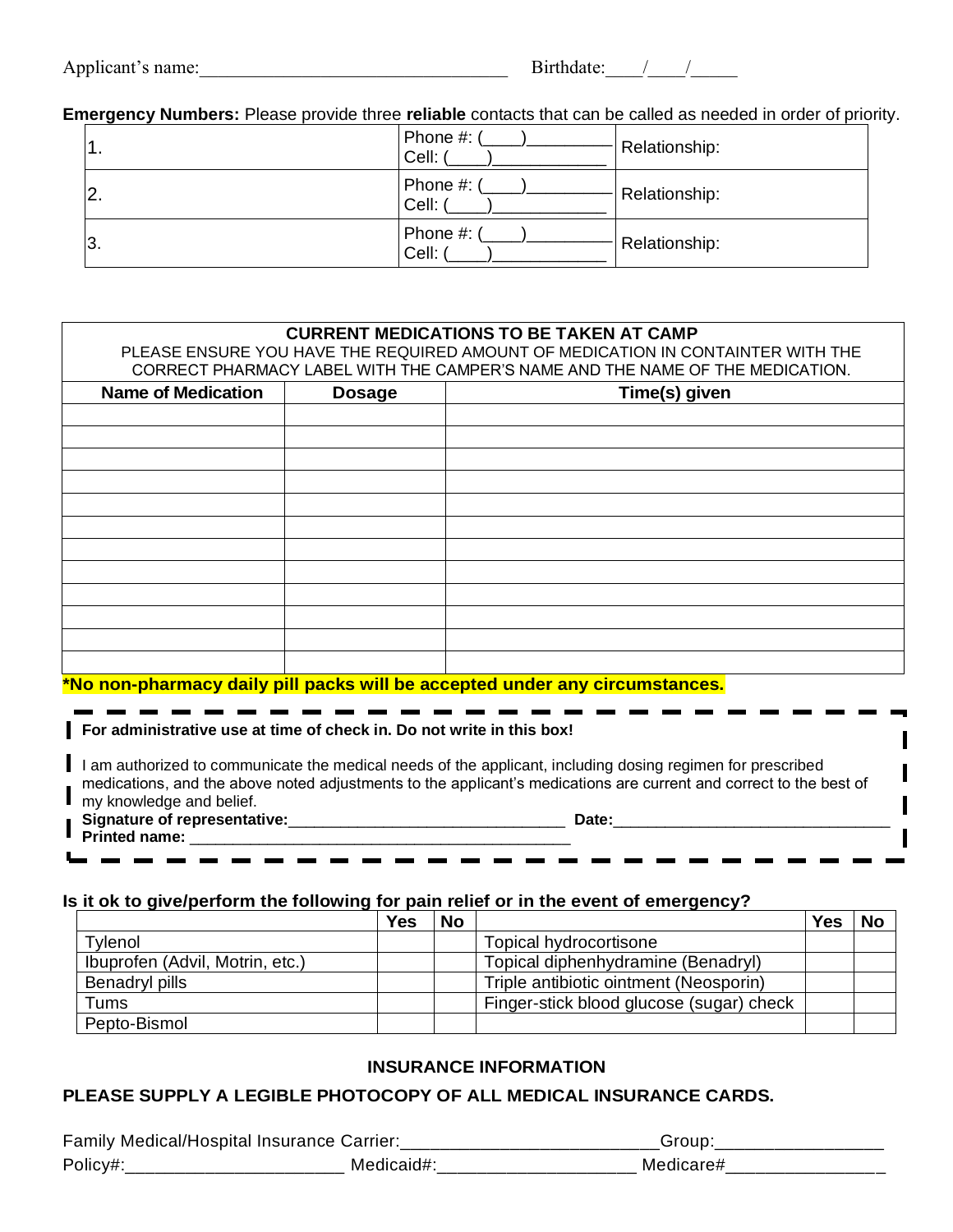| Applicant's name:<br>$+$ $+$ $+$ |  |
|----------------------------------|--|
|                                  |  |

# **MOBILITY**

Indicate all that apply to the camper:

Food allergies:

| Walks/Runs independently___                                                                                                           | Walker/crutches/cane | Wears AFOs or braces | Prosthesis |
|---------------------------------------------------------------------------------------------------------------------------------------|----------------------|----------------------|------------|
| Uses wheelchair                                                                                                                       |                      |                      |            |
| If camper is non-ambulatory or uses a wheelchair/walker on a consistent basis, please call or email to gain additional information on |                      |                      |            |
| possibly opportunities for your camper.                                                                                               |                      |                      |            |
| Mobility comments:                                                                                                                    |                      |                      |            |

\_\_\_\_\_\_\_\_\_\_\_\_\_\_\_\_\_\_\_\_\_\_\_\_\_\_\_\_\_\_\_\_\_\_\_\_\_\_\_\_\_\_\_\_\_\_\_\_\_\_\_\_\_\_\_\_\_\_\_\_\_\_\_\_\_\_\_\_\_\_\_\_\_\_\_\_\_\_\_\_\_\_

# **COMMUNICATION**

|                                                                                                      | Examples/Comments |
|------------------------------------------------------------------------------------------------------|-------------------|
| Uses complete sentences___ Understands complete sentences ___ _________________________              |                   |
|                                                                                                      |                   |
| Uses single words___ Understands single words___ _______________________________                     |                   |
|                                                                                                      |                   |
| Uses sign language___ Understands sign language___ _____________________________                     |                   |
|                                                                                                      |                   |
|                                                                                                      |                   |
| Uses adaptive systems such as a communication board___ details and the manu-tend of the systems such |                   |
|                                                                                                      |                   |

#### **MEALTIMES**

| Typical appetite is: Large___ Medium___ Small___                                                                                                                                                                                                                          |
|---------------------------------------------------------------------------------------------------------------------------------------------------------------------------------------------------------------------------------------------------------------------------|
| Is camper able to indicate the amount of food and liquid intake he/she desires? Yes___ No__                                                                                                                                                                               |
| <b>Camper can use:</b> Fork____ Spoon____ Knife___ Uses special utensils___ Please label and bring.)                                                                                                                                                                      |
| Takes portions independently___ Needs food cut up___ Drinks from cup___ Uses straw___                                                                                                                                                                                     |
| Needs liquids thickened___ Consistency?___________ (Please bring own thickener with instructions.)                                                                                                                                                                        |
| Diet: Standard___ Chopped___ Blended/Pureed___<br>Low salt___ Low calorie___ Low/no sugar___ Other____________                                                                                                                                                            |
| Special diets: Due to the difficulty in accommodating multiple special diets, and the relatively brief duration of a camp session, we<br>ask that you assist us in limiting the use of special diets to those that are MEDICALLY INDICATED. If a medical indication for a |
| special diet exists, please provide a letter from the applicant's physician stating such. If applicant requires a special diet, we<br>can e-mail the menu ahead of time so that you can plan appropriate replacements. Please contact us to discuss further.              |
|                                                                                                                                                                                                                                                                           |
| <b>TOILETING/SHOWER</b>                                                                                                                                                                                                                                                   |
| Indicate all that apply                                                                                                                                                                                                                                                   |
|                                                                                                                                                                                                                                                                           |
|                                                                                                                                                                                                                                                                           |
|                                                                                                                                                                                                                                                                           |
|                                                                                                                                                                                                                                                                           |
| Is independent in menstrual care (if applicable): Yes___ No___                                                                                                                                                                                                            |
| How does he/she let you know the need to use the restroom?_____________________________                                                                                                                                                                                   |
| Needs complete assistance with shower___ Needs verbal cues___ Can shower independently___                                                                                                                                                                                 |

Needs assistance with: Shampooing\_\_\_ Soaping\_\_\_ Water temperature\_\_\_ Brushing teeth\_\_\_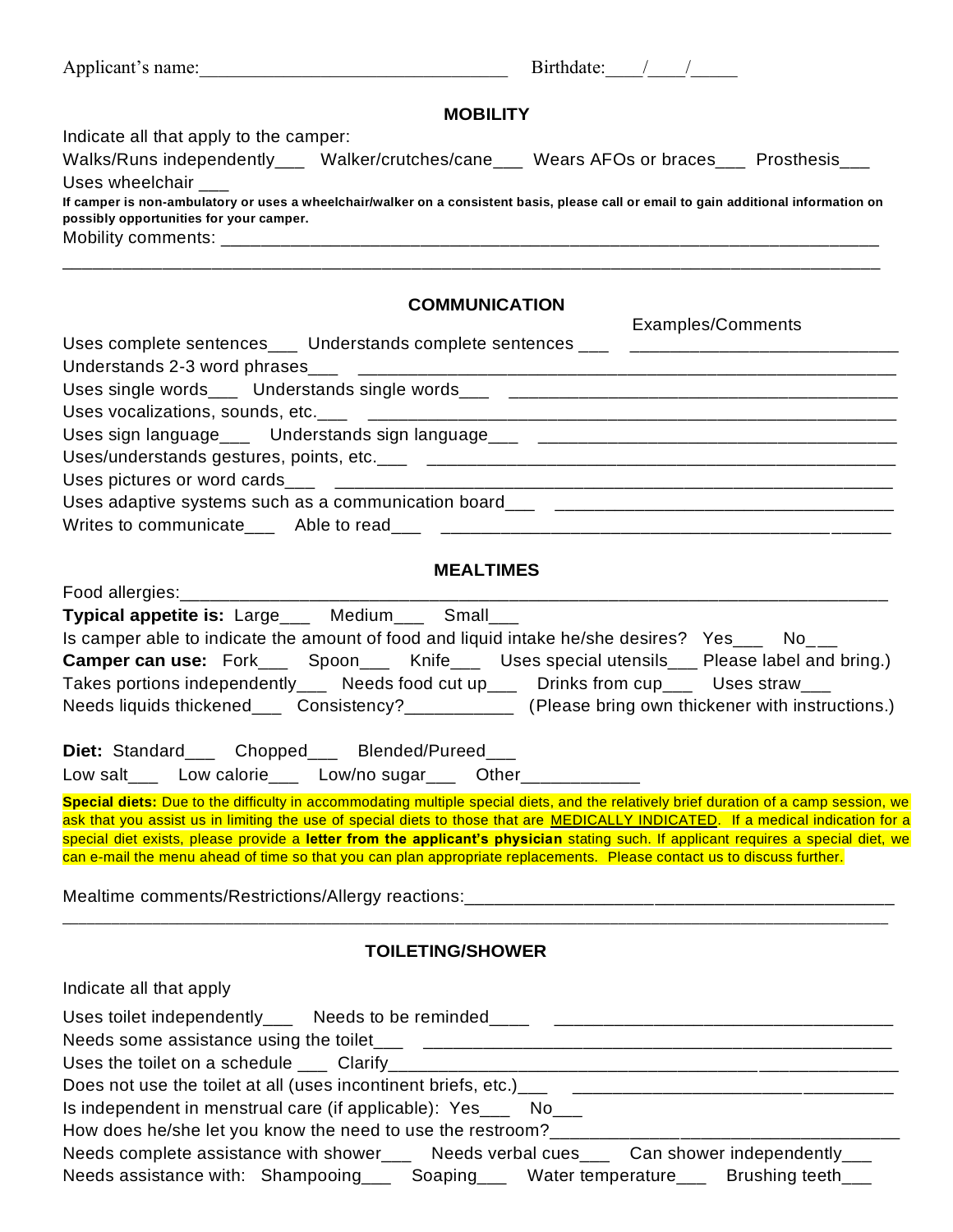| Applicant's name:<br>sirthdate <sup>.</sup> |  |
|---------------------------------------------|--|
|---------------------------------------------|--|

| <b>DRESSING</b>                                                                           |
|-------------------------------------------------------------------------------------------|
| Has no difficulty dressing _____ Can choose own clothes                                   |
| Can put on: Underwear___ Socks____ Shirt___ Pants___                                      |
| Can: Button ____ Snap ____ Zip ___ Tie shoes ___                                          |
| Can dress partially_____ Can undress completely_____ Needs lots of assistance dressing___ |
|                                                                                           |
|                                                                                           |

#### **BEDTIME ROUTINE**

\_\_\_\_\_\_\_\_\_\_\_\_\_\_\_\_\_\_\_\_\_\_\_\_\_\_\_\_\_\_\_\_\_\_\_\_\_\_\_\_\_\_\_\_\_\_\_\_\_\_\_\_\_\_\_\_\_\_\_\_\_\_\_\_\_\_\_\_\_\_\_\_\_\_\_\_\_\_\_\_\_\_\_

| The following information will not be used to adhere strictly to applicant's typical routine, but to assist with any challenges. |             |         |             |
|----------------------------------------------------------------------------------------------------------------------------------|-------------|---------|-------------|
| Camper's typical bedtime:                                                                                                        | Awakens at: | Sleeps: | hrs a night |
| Please describe bedtime routine at home:                                                                                         |             |         |             |

\_\_\_\_\_\_\_\_\_\_\_\_\_\_\_\_\_\_\_\_\_\_\_\_\_\_\_\_\_\_\_\_\_\_\_\_\_\_\_\_\_\_\_\_\_\_\_\_\_\_\_\_\_\_\_\_\_\_\_\_\_\_\_\_\_\_\_\_\_\_\_\_\_\_\_\_\_\_\_\_\_\_\_ Does camper require special care during the night? Yes\_\_\_ No\_\_\_ If yes, please explain\_\_\_\_\_\_\_ \_\_\_\_\_\_\_\_\_\_\_\_\_\_\_\_\_\_\_\_\_\_\_\_\_\_\_\_\_\_\_\_\_\_\_\_\_\_\_\_\_\_\_\_\_\_\_\_\_\_\_\_\_\_\_\_\_\_\_\_\_\_\_\_\_\_\_\_\_\_\_\_\_\_\_\_\_\_\_\_\_\_\_

#### **BEHAVIOR**

*It is most beneficial for you to provide accurate and detailed information in order to maintain consistent care.*

|                             | <b>Never</b> | Seldom | <b>Often</b> | <b>Explain/Details</b> |
|-----------------------------|--------------|--------|--------------|------------------------|
| Has good manners            |              |        |              |                        |
| Enjoys social gatherings    |              |        |              |                        |
| Does not like to be touched |              |        |              |                        |
| Prefers to be alone         |              |        |              |                        |
| Runs away or darts          |              |        |              |                        |
| Uses inappropriate words    |              |        |              |                        |
| Inappropriate sexual        |              |        |              |                        |
| behavior                    |              |        |              |                        |
| Grabs others                |              |        |              |                        |
| Scratches, pinches or hits  |              |        |              |                        |
| <b>Bites others</b>         |              |        |              |                        |
| Self abuse                  |              |        |              |                        |
| Has temper tantrums         |              |        |              |                        |

*Please attach established behavior plans and feel free to add comments on an additional piece of paper.* Please describe in detail these or any other challenging behaviors we should know about\_\_\_\_\_\_\_\_\_

\_\_\_\_\_\_\_\_\_\_\_\_\_\_\_\_\_\_\_\_\_\_\_\_\_\_\_\_\_\_\_\_\_\_\_\_\_\_\_\_\_\_\_\_\_\_\_\_\_\_\_\_\_\_\_\_\_\_\_\_\_\_\_\_\_\_\_\_\_\_\_\_\_\_\_\_\_\_\_\_\_\_\_\_

\_\_\_\_\_\_\_\_\_\_\_\_\_\_\_\_\_\_\_\_\_\_\_\_\_\_\_\_\_\_\_\_\_\_\_\_\_\_\_\_\_\_\_\_\_\_\_\_\_\_\_\_\_\_\_\_\_\_\_\_\_\_\_\_\_\_\_\_\_\_\_\_\_\_\_\_\_\_\_\_\_\_\_\_

What usually triggers challenging behaviors?\_\_\_\_\_\_\_\_\_\_\_\_\_\_\_\_\_\_\_\_\_\_\_\_\_\_\_\_\_\_\_\_\_\_\_\_\_\_\_\_\_\_\_\_\_\_\_\_ What are effective responses to challenging behaviors?<br>

\_\_\_\_\_\_\_\_\_\_\_\_\_\_\_\_\_\_\_\_\_\_\_\_\_\_\_\_\_\_\_\_\_\_\_\_\_\_\_\_\_\_\_\_\_\_\_\_\_\_\_\_\_\_\_\_\_\_\_\_\_\_\_\_\_\_\_\_\_\_\_\_\_\_\_\_\_\_\_\_\_\_\_\_ \_\_\_\_\_\_\_\_\_\_\_\_\_\_\_\_\_\_\_\_\_\_\_\_\_\_\_\_\_\_\_\_\_\_\_\_\_\_\_\_\_\_\_\_\_\_\_\_\_\_\_\_\_\_\_\_\_\_\_\_\_\_\_\_\_\_\_\_\_\_\_\_\_\_\_\_\_\_\_\_\_\_\_\_

What are two or three effective rewards/positive reinforcements?\_\_\_\_\_\_\_\_\_\_\_\_\_\_\_\_\_\_\_\_\_\_\_\_\_\_\_\_\_\_\_\_\_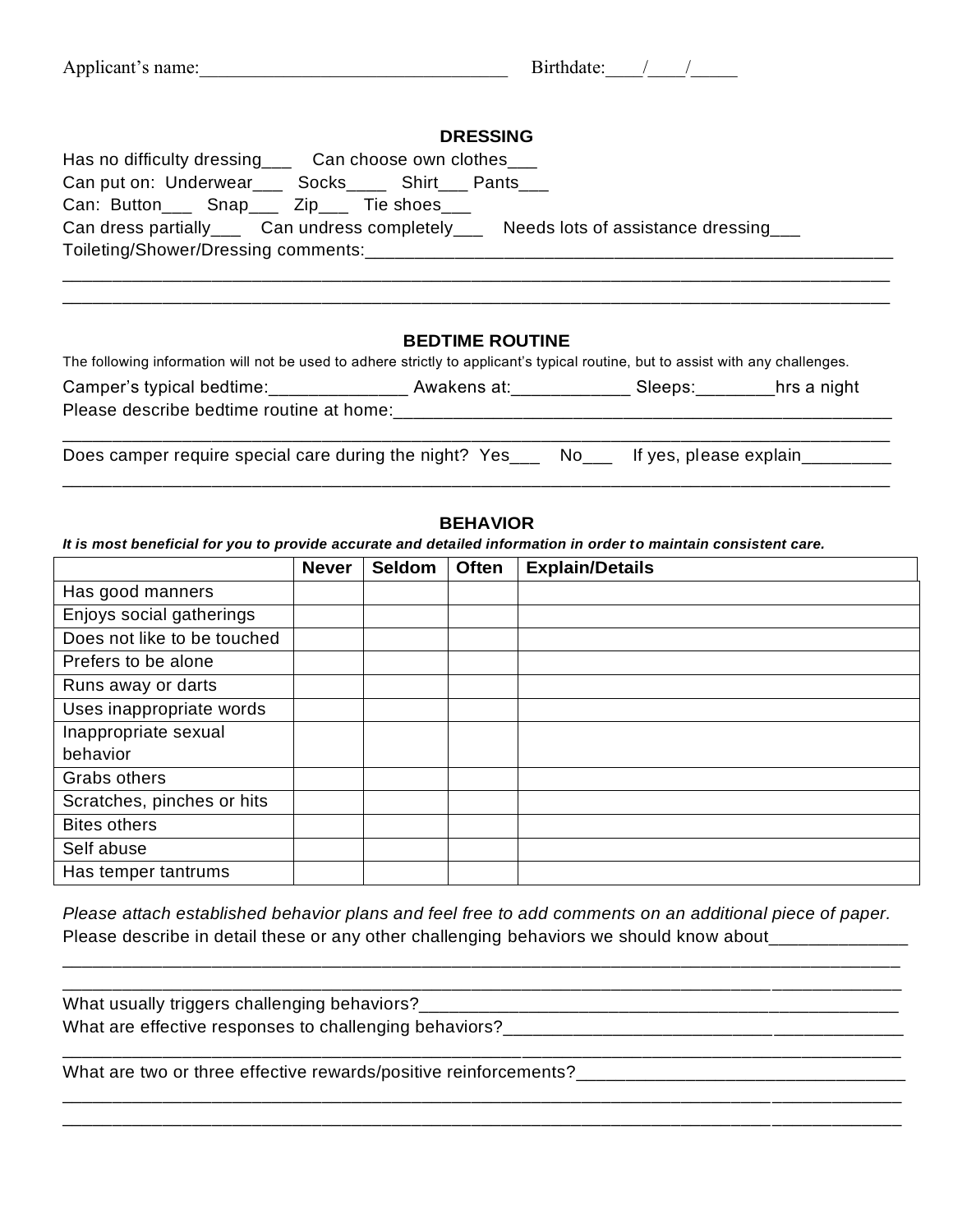| Applicant's name: |  |  |
|-------------------|--|--|
|                   |  |  |

# **ADDITIONAL INFORMATION (MANDATORY)**

Please describe fears, likes, dislikes, or habits that you feel would be helpful for the staff to know. Any suggestions you may have for assisting the camper's transition to the camp are appreciated.

| __________ |             |
|------------|-------------|
|            |             |
|            |             |
|            |             |
|            |             |
|            |             |
|            |             |
|            |             |
|            | ___________ |
|            |             |

#### **SESSION INFORMATION**

It is possible that a camper can attend more than one session, but this will be based on needs and available space. In 2022 we are offering eight sessions, each beginning on Monday morning and ending on Thursday afternoon. The fee for each session is **\$205.** Sessions 2, 3, & 4 are for youth ages 7 – 17. Sessions 1,5, 6, 7 & 8 are for adults 18 and over. **\*Dates subject to change based on date for start of summer break and number of youth campers.** If you are requesting only one session, please indicate your first and second choice. If requesting more than one session, please indicate all sessions desired.

| Number of | Youth $\vert$ June 13-16 | <b>June 20-23</b> | June 27-30         |            |                   |  |
|-----------|--------------------------|-------------------|--------------------|------------|-------------------|--|
| Sessions? | Adults June 6-9          | July 4-7          | $11 - 14$<br>July. | July 18-21 | <b>July 25-28</b> |  |

# **PAYMENT / REFUND POLICY**

I, the undersigned parent or guardian of \_\_\_\_\_\_\_\_\_\_\_\_\_\_\_\_\_\_\_\_\_\_\_\_\_\_\_, understand that a camper session (s) is reserved once payment is received in full. Refunds will only be granted if Anderson Woods deems itself unable to provide camping services as a whole. No refunds will be made due to camper illness / injury (prior to or at camp), the need to quarantine / isolate, lack of proper documentation at arrival, or for any other personal conflicts. Please note: Unvaccinated campers will be sent home if anyone is positive for Covid during their time at camp without option of refund.

| Signature of parent or legal guardian: | (Signature of camper if own legal guardian) | Date signed: |  |
|----------------------------------------|---------------------------------------------|--------------|--|
| Print name:                            |                                             |              |  |

**All checks for camp fees should be made payable to Anderson Woods, Inc. and mailed with the application to: 4630 Adyeville Road; Bristow, IN 47515. Applications are due in our office as soon as possible.** 

#### Check here ❑ if receipt is desired

If the receipt should be sent to a different address other than what is previously listed on the application please provide the address here: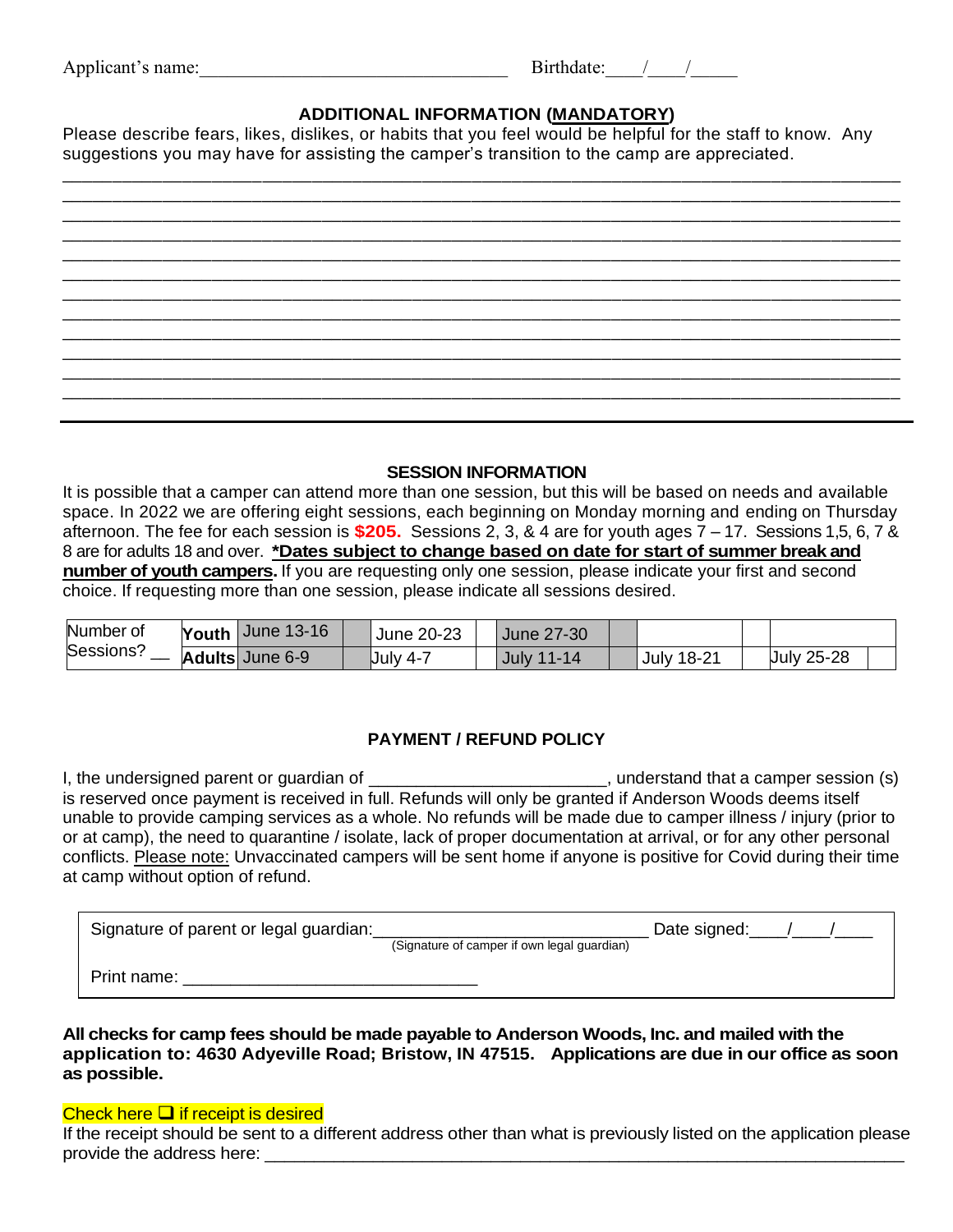## **INSECT REPELLENT PERMISSION/REFUSAL**

Due to the significant risk of insect-borne illness, namely those transmitted by mosquitos and ticks, the American Academy of Pediatrics and the Center for Disease Control recommends use of insect repellent that contains between 10 percent and 30 percent DEET. The effectiveness of these concentrations is similar, but the duration of effect will vary. Here at Anderson Woods we stock insect repellent with between 10 and 30 percent DEET, and recommend appropriate use to reduce the risk of insect-borne illness.

I, the undersigned parent or guardian of \_\_\_\_\_\_\_\_\_\_\_\_\_\_\_\_\_\_\_\_\_\_\_\_\_\_\_\_, give permission for application of insect repellent containing between 10 and 30 percent DEET to the above said camper.

| Signature of parent or legal guardian: | (Signature of camper if own legal guardian) | Date signed: |  |
|----------------------------------------|---------------------------------------------|--------------|--|
|                                        |                                             |              |  |
| Print name:                            |                                             |              |  |

# **TRANSPORTATION WAIVER AND RELEASE OF LIABILITY**

I/We, the undersigned parent or guardian of \_\_\_\_\_\_\_\_\_\_\_\_\_\_\_\_\_\_\_\_\_\_\_\_\_\_\_\_\_\_\_\_\_\_,agree to allow Anderson Woods, Inc. and its members, to transport the above Child or Adult for anything associated with Anderson Woods during the 2022 Anderson Woods Summer Camp sessions.

I/We RELEASE and DISCHARGE Anderson Woods and Anderson Woods' departments, agencies, officers, agents, board members, employees, volunteers, consultants, drivers, teachers, organizers, successors, assigns, affiliates, members, and all other related individuals, from any and all claims of loss or liability, either direct or indirect, arising out of any accidents, injuries or occurrences associated with the Child or Adults' transportation for anything associated with Anderson Woods.

On behalf of my/our Child/ Adult, I/we hereby ACCEPT THE RISKS AND RESPONSIBILITIES for my/our Child/ Adult and INDEMNIFY AND HOLD HARMLESS ANDERSON WOODS AND THE ABOVE LISTED PARTIES/POSITIONS from any and all liability arising out of and in connection with or during the Child's/Adult's transportation to and from the camp located at Anderson Woods.

#### **I/WE HAVE READ THIS WAIVER AND RELEASE OF LIABILITY AND FULLY UNDERSTAND ITS TERMS, UNDERSTAND THAT I/WE HAVE GIVEN UP SUBSTANIAL RIGHTS BY SIGNING IT, AND SIGN IT FREELY AND VOLUNTARILY WITHOUT ANY INDUCEMENT.**

| Signature of parent or legal guardian: | (Signature of camper if own legal guardian) | Date signed: |  |
|----------------------------------------|---------------------------------------------|--------------|--|
| Print name:                            |                                             |              |  |